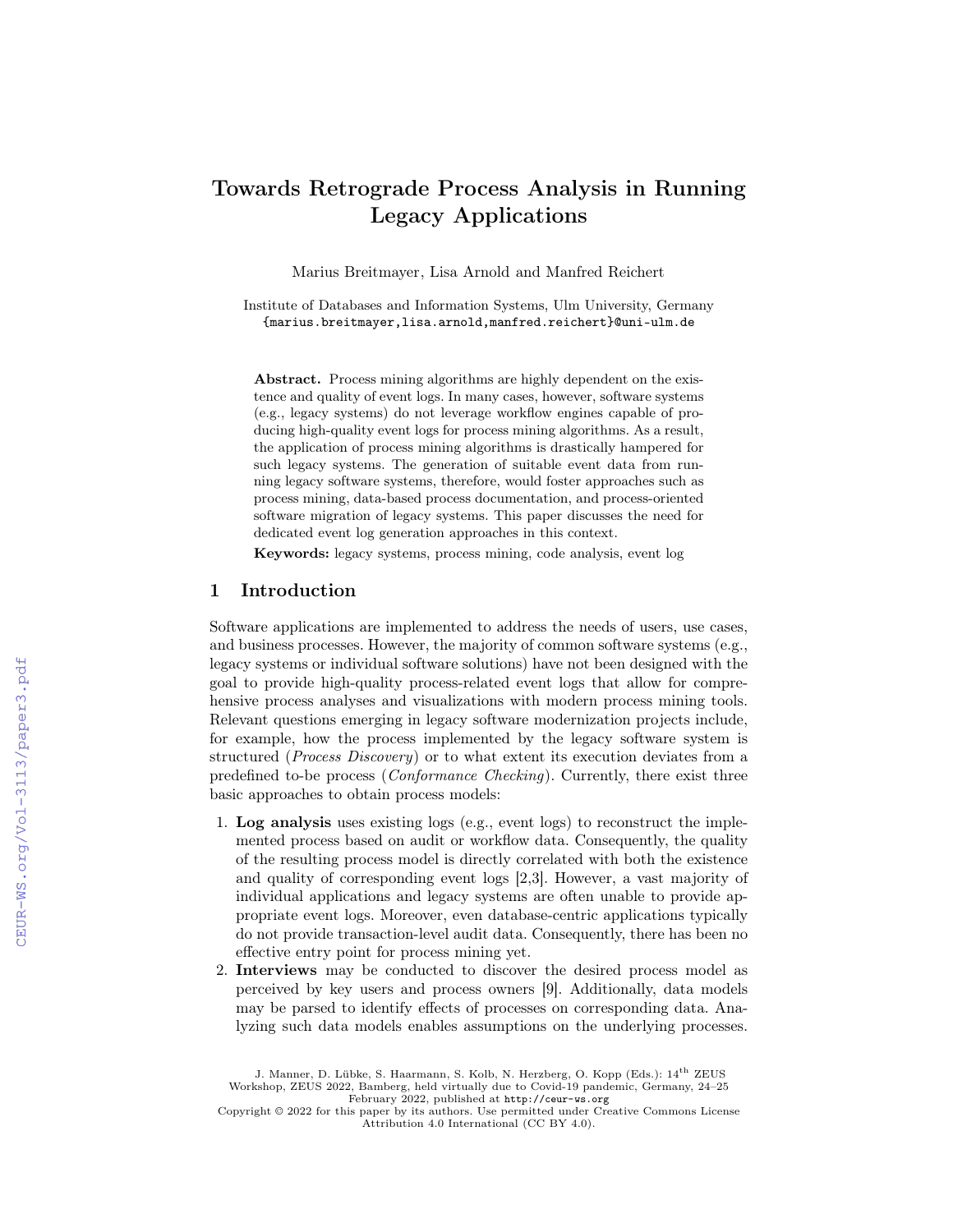### 12 Marius Breitmayer et al.

This approach, however, is very time consuming and paved with both misunderstandings and misconceptions. In addition, interviews do not ensure completeness of the relevant processes and their various aspects, as they often neglect exceptions or specific process perspectives (e.g., data, time).

3. Pattern recognition attempts to identify typical process patterns in various data pools using algorithms from the field of artificial intelligence [1]. The algorithms require a deep analysis and learning phase prior to their application to the raw data. This is a time-consuming, cost-intensive, and fuzzy approach, which is therefore hardly pursued.

In the context of legacy systems, however, none of the presented approaches is easily applicable. All three approaches have in common that the business processes (and event logs), implemented by the legacy software systems, need to be represented accurately. Since most individual software solutions do not necessarily use process engines capable of delivering suitable process data, alternative approaches are required. One approach to tackle this challenge is, to observe process participants during process execution and to record their interactions with the software system resulting in a fine-grained documentation.

Section 2 describes the proposed solution approach. Section 3 discusses related work. Finally, Section 4 provides a summary and outlook.

## 2 Solution Approach

A human-centered business process can be defined as a sequence of user interactions with a software application, where each interaction is subject-bound (i.e., part of the same transaction). In legacy systems, such processes can be initiated and terminated by suitable actions (e.g., pre-defined key combinations or menu items). Adding such actions to an event stream with the associated application object (e.g., an order identified by its unique order number), subsequently, process mining tools will have process related event logs as input. The collected event data may then constitute the basis for a plethora of use cases, such as process documentation, process mining, and process-oriented cost estimations for modernizing legacy software systems (i.e., software migration). We aim to create different logging variants for existing legacy production systems:

- 1. Dedicated recording documents existing processes by assigning related program components. Users may determine the start and end of the recording using predefined key combinations, thus precisely delimiting all activities that constitute the recorded process (or the considered process part).
- 2. Silent recording tracks the entire usage of the application from the first login until closing the application. A decision can be made as to whether this should be done for all sessions or only for selected user sessions (e.g., only sessions of users from a certain department). Furthermore, it may be configured, which information should be stored (e.g., to ensure compliance with data protection requirements).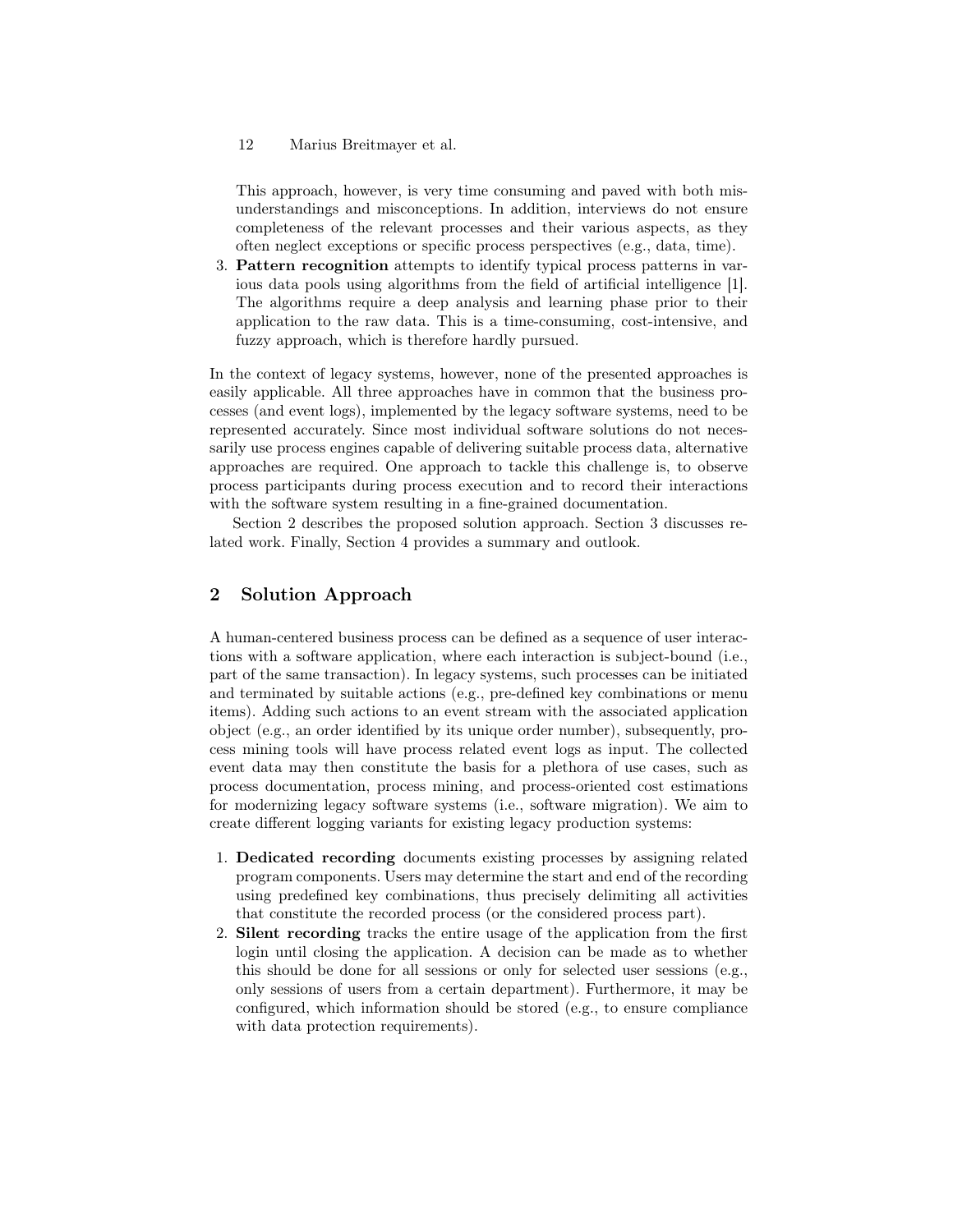To minimize the performance effects of these recording on running applications, we rely on existing logging mechanisms of the application infrastructure.

For Oracle applications using a WebLogic Server, for example, Oracle Diagnostic Logging (ODL) offers extensive possibilities to manage application information via the administration console. Among others, oracle logger classes (e.g., Application Development Framework ) may use this information through ODL handlers [15]. In Single Page Applications (e.g., the Oracle JavaScript Extension Toolkit JET), the primary object is known, however, the context between multiple process steps may get lost due to the loose coupling of user sessions and services. Even applications based on Oracles Forms allow adding appropriate message calls for each PL/SQL unit.

Using existing system logging functionality, the recording quality is significantly increased compared to purely mining the data model, as user interactions can be unambiguously linked to the process, program code, and associated data.

Fig. 1 depicts the approach. In a first step we identify relevant objects using information from the database and the source code of the application. However, especially in databases of legacy systems, assumptions such as good normalization or even the existence of foreign key constraints are often not applicable. The reason for this is that in many cases the logic is represented in the source code of applications rather than the database. By combining knowledge from the database (e.g., create, read, update, and delete -operations) and corresponding source code (e.g., code fragments corresponding to such operations), we are able to tackle this issue. After having identified process-relevant objects in both source code and database, we correlate them and add code tracking capabilities to the legacy system using, for example, the possibilities mentioned previously. This does then enable the generation of event logs from either dedicated or silent recording. These event logs may then be used during analysis.



Fig. 1. General approach

When analyzing event logs generated from such legacy systems, a valuable effect can be achieved that the three approaches described in Section 1 are unable to provide: If certain entries in the event stream are missing when comparing the event stream with the source code, this indicates that the process steps involved, although implemented and present, have never been used. This information is essential when removing technical debts and modernizing legacy systems [8].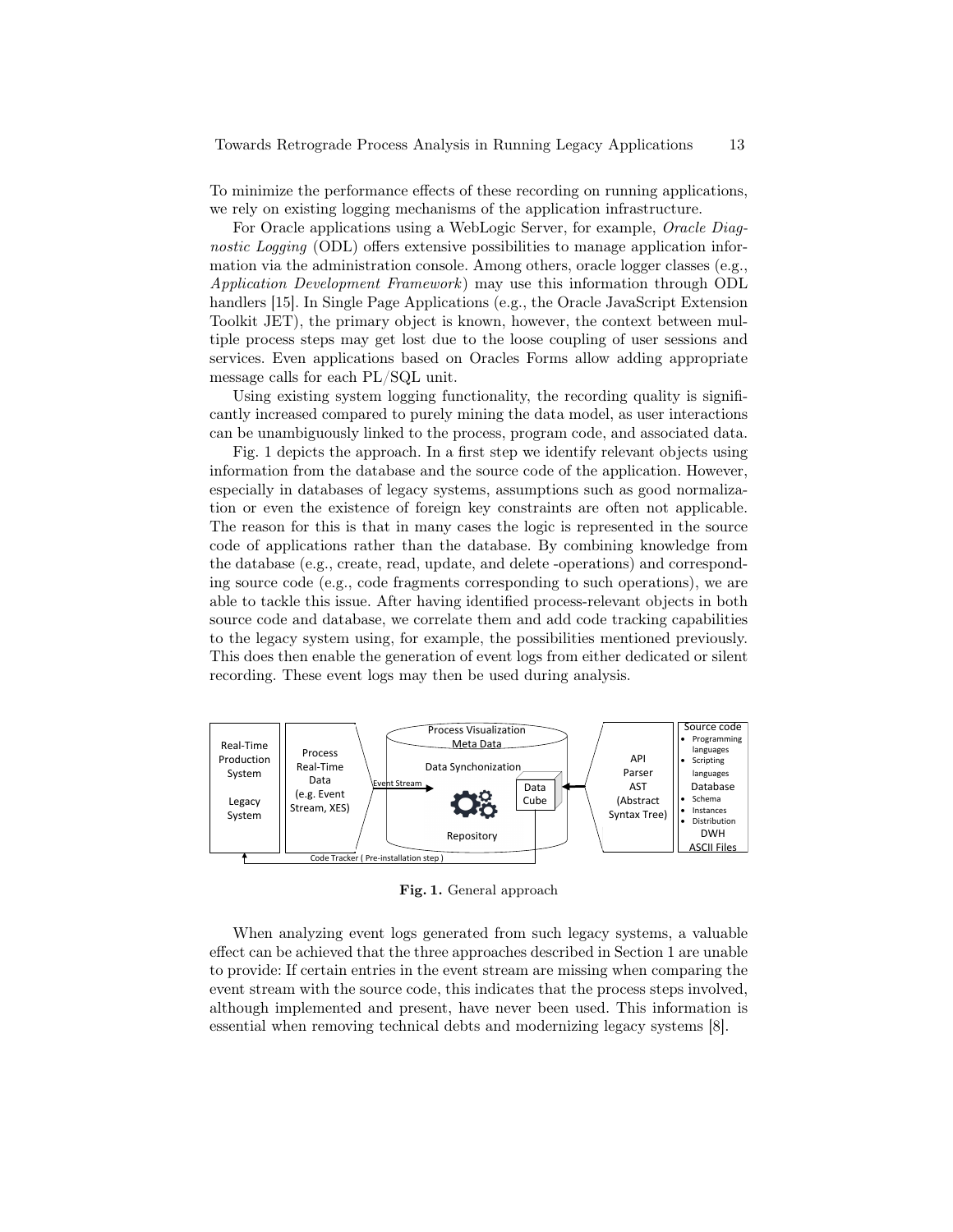14 Marius Breitmayer et al.

## 3 Related Work

This work is related to the research areas process mining, event log generation, and code analysis. Process mining [2] provides techniques to discover business process models from event logs [16,12], to evaluate conformance between process event logs and models [6], and to enhance processes [3]. Existing process discovery approaches mainly focus on the control flow perspective while the data perspective is mostly neglected [13]. The latter is of particular interest for meaningful process analysis and improvements (e.g., legacy system migration to new software architectures).

Event log generation is concerned with the generation of event log based on various sources. In [11,4], approaches to record user activities based on desktop actions (e.g., for robotic process automation) are presented. Our approach is also able to correlate such desktop actions with the corresponding source code fragments and database operations, allowing for a more detailed event log generation. The case study presented in [14] discusses the generation of event logs from a real-world data warehouse of a large U.S. health system. While some challenges (e.g., correlating events) may also arise in the context of legacy systems, we plan to minimize required domain expert interviews by automatically extracting domain knowledge from the source code.

Code analysis comprises traditional analysis (e.g., style checking or data flow analysis [10]) and profiling (e.g., CEGAR [7] and BMC [5]) which, combined with process knowledge, yield great potential for software improvement and migration.

### 4 Conclusion and Outlook

This paper emphasizes the need for spending research efforts on the recording of high quality event data in legacy systems. This not only enables the application of existing process mining algorithms, but also additional use cases such as, for example, data-driven process documentation, facilitation software migration projects or cost reduction through process-driven development. Note that corresponding work is also relevant in the context of robotic process automation [17].

Acknowledgments This work is part of the SoftProc project, funded by the KMU Innovativ Program of the Federal Ministry of Education and Research, Germany (F.No. 01IS20027A)

## References

- 1. van der Aalst, W.M.P.: Process discovery: Capturing the invisible. IEEE Computational Intelligence Magazine 5(1), 28–41 (2010)
- 2. van der Aalst, W.M.P.: Process Mining: Data Science in Action. Springer (2016)
- 3. van der Aalst, W.M.P., et al.: Process mining manifesto. In: Int'l Conf on BPM'11. pp. 169–194 (2011)